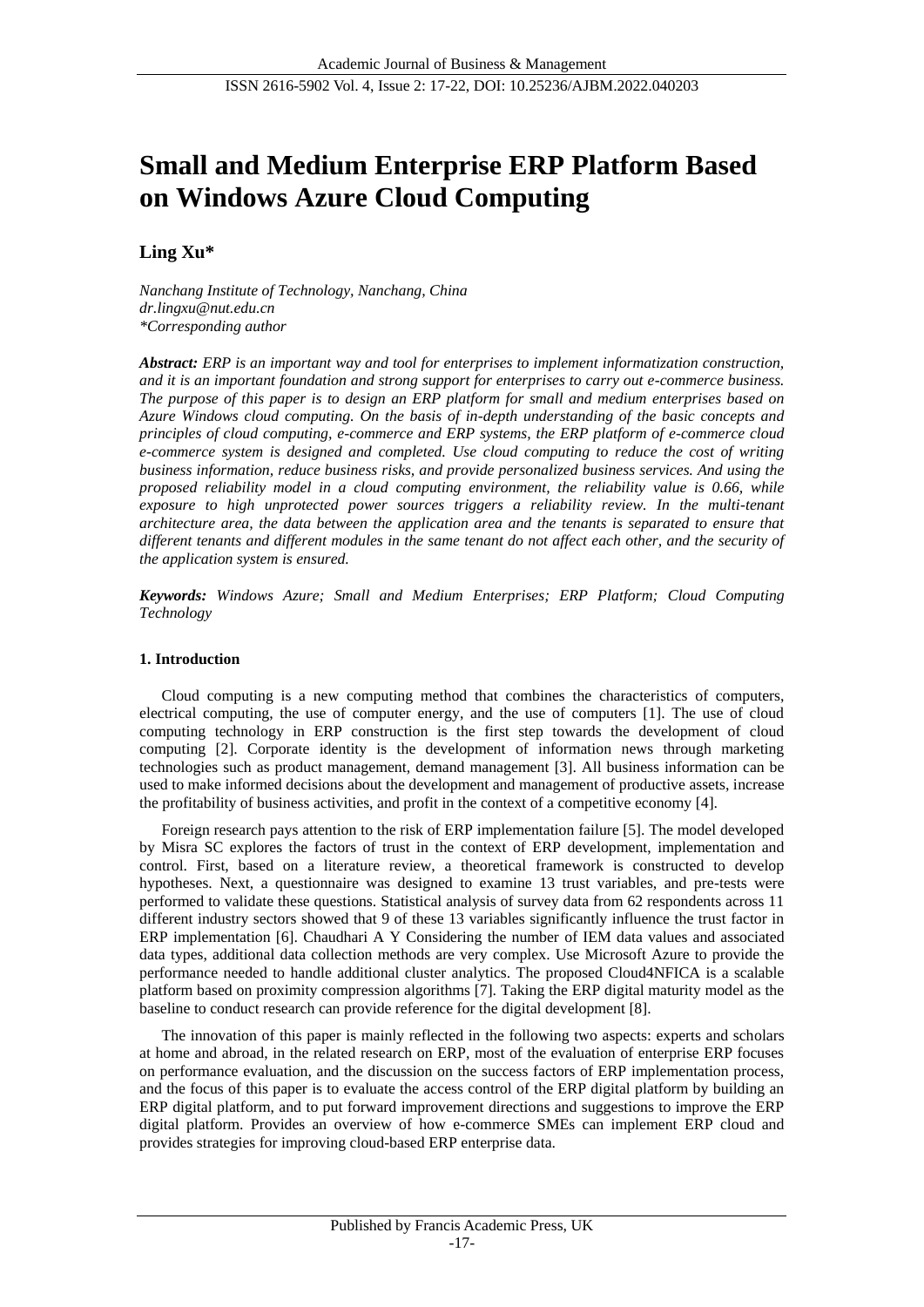## **2. Research on the Design of ERP Platform for Small and Medium-sized Enterprises Based on Windows Azure Cloud Computing**

### *2.1. Windows Azure Platform*

Windows Azure is a cloud computing platform for processing Microsoft data [9]. Including cloud computing and many development services. Programs developed by developers can run online or use accounting services. In contrast, Windows Azure continues to use Microsoft's legacy software to provide customers with a development experience, and many user applications can be downloaded from the site for better performance. In addition, Windows Azure software can also be extended to account requirements, saving time and development costs such as business development [10].

Windows Azure has three components, one is the computer that runs the application, another is the database service, and the third is the controller that manages and distributes cloud-based resources [11].

Computer services can run different applications simultaneously and support applications with a large number of users. Windows Azure provides computing services by simultaneously distributing computing services across multiple virtual servers as needed. Developers can start using the services provided by Altar by easily accessing the Windows Azure portal through a browser, registering and logging in with their Windows Live ID [12].

Windows Azure Repository is not a relational information system, the language in question is not SQL, it is primarily used to support applications built in Windows Azure. Provides simple, high-capacity storage where information can be used by storage software in a variety of ways.

Fabric Manager has high availability and distributed performance. Remove all parts of Windows Azure by listening where each session is. When the user tells him what type of service model he wants to define, he can find the right application, components and provide the right network settings and will compile all these details and monitor the performance of the application. Therefore, when the program is closed, the application can be restarted by the same session or a different session.

### *2.2. Cloud Computing Technology*

#### *2.2.1. Infrastructure As a Service*

IaaS provides cloud services, manages and manages server farms using virtualization software, and helps users make available machines using their infrastructure. According to the vendor, it's possible to make a standard machine running Windows or Linux and install whatever the customer wants. Azure also provides the ability to set up normal pipelines, load and store, and consume many other infrastructure services.

#### *2.2.2. Platform as a Service*

Azure offers many PaaS computing, including Azure Websites and Azure Cloud Services (Job Integration and Job Responsibilities). In each case, the operator does not have to provide an available machine, log in to each machine using Remote Desktop (RDP), and install the application. At the click of a button (or near a button), the tools provided by Microsoft will provide standard machines for sending and installing applications.

## *2.2.3. Software as a Service*

SaaS is software that is hosted in the middle and managed by the end user. It is frequently tested to ensure optimum performance anywhere. SaaS is at the top of the spectrum abstraction, with everything from hardware to end-user service software.

# *2.3. Demand for SME ERP Platform Construction*

## *2.3.1. Personalized Needs*

The information of SMEs varies due to factors such as different industries and business processes, especially enterprises of different scales and industries have different needs at different stages of IT development; different management methods also have individualized requirements. This requires small and medium-sized enterprises to be flexible and practical in their informatization construction. The standard application of traditional ERP systems to large enterprises is not suitable for small and medium-sized enterprises.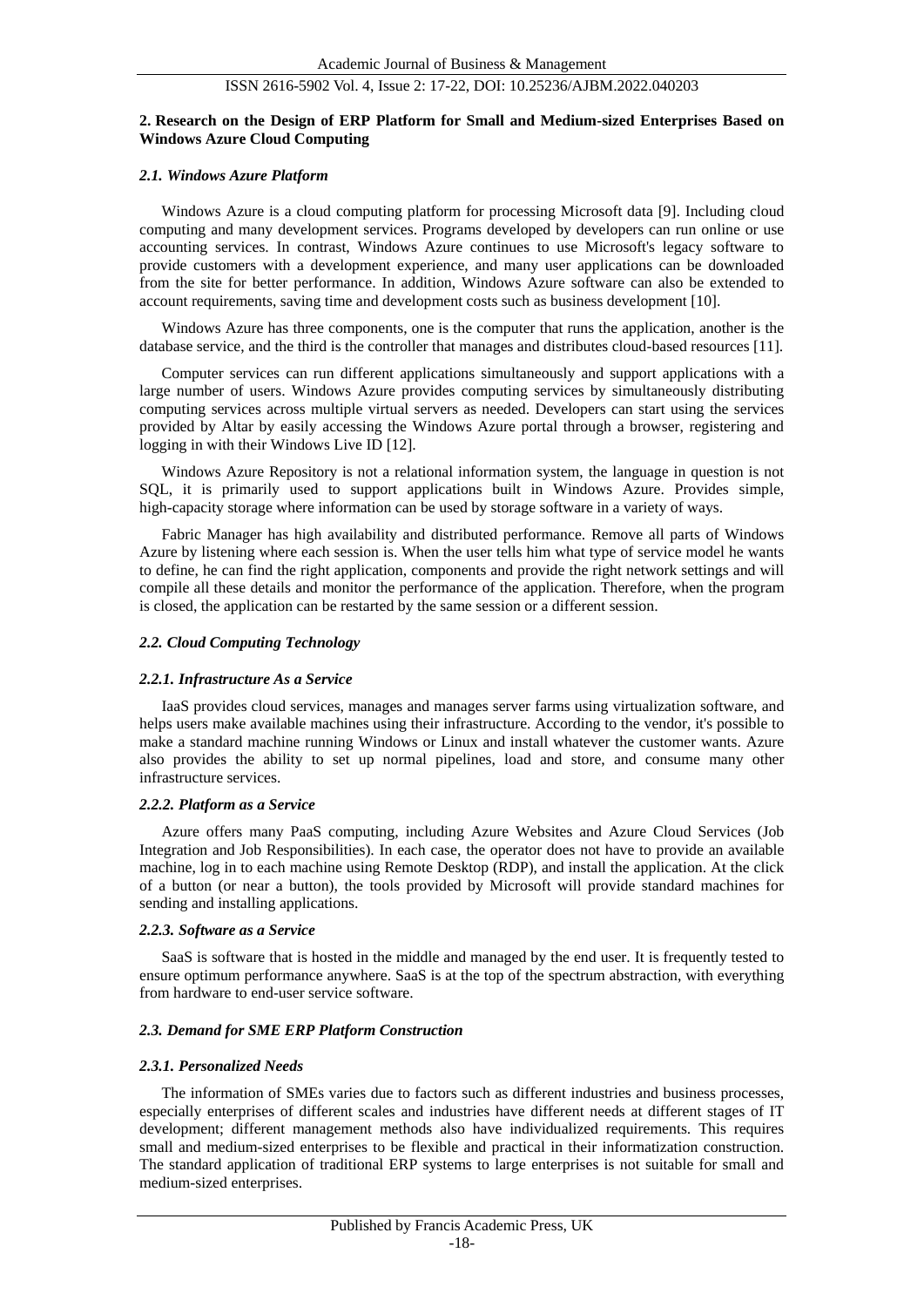#### *2.3.2. Rapid System Development*

The development and implementation of traditional ERP systems require a lot of manpower, equipment and resources. For small and medium-sized enterprises without funds, their IT construction is aimed at short-term benefits.

#### *2.3.3. Easy Maintenance*

The employees of small and medium-sized enterprises have poor scientific and technological quality and cannot maintain and manage the system, and it is difficult to achieve obvious results in the short term in information training. This requires information systems that are easy to use and operate and require no maintenance.

## **3. Investigation and Research on the Design of ERP Platform for Small and Medium-sized Enterprises Based on Windows Azure Cloud Computing**

#### *3.1. System Architecture Design*

The system adopts Windows Azure cloud service as the operating platform, and the whole system adopts the Web Service mode, that is, the B/S mode deployment, and the cloud service belongs to the platform-as-a-service (PaaS). In the development process, we only need to focus on our own applications and data, the rest are managed by the platform provider.

# *3.2. Module Design of E-commerce ERP Platform Based on Cloud Computing*

According to the business dimension of traditional ERP system and e-commerce, the business services of cloud ERP system are divided. Supply chain management generally refers to the management of customer relations and supplier relations based on the integration of ERP resources within the enterprise. With the help of the corresponding information system technology, the entire business process of the enterprise from raw material supply to production and operation can be carried out. Sell finished products to users seamlessly. Warehouse management is a very important part of the ERP system, and its business processes are very complex, coordinated and so on.

#### *3.3. Trust-based Access Control Model in Cloud Computing Environment*

Definition 1: The reliability of this document refers to the credibility and reliability of the service provided by the ERP service at the user level at a certain moment.

Definition 2: User behavior refers to the specific function of the user in a program, application software or data. The user behavior in this document refers to the one-time behavior of the user using the cloud-based e-commerce ERP system service.

Definition 3: User behavior data in this document refers to the value of quantifying user trust that software or hardware service providers can obtain during the interaction between users and e-commerce ERP service providers. Evidence of user behavior based on cloud computing is objective.

In this paper, the improved AHP is used to determine the weight. After obtaining the weight W of each attribute, the user's trust value is obtained according to the formula:

$$
TR = \sum_{i=1}^{m} W_i S_i + \sum_{j=m+1}^{n} W_j R_j + \sum_{k=n+1}^{r} W_k R_k \quad (1)
$$

Among them, S safety feature, R reliability feature and P functional feature.

And determine the user level according to the amount of trust you have obtained. The level judgment method based on the user behavior value level is as follows:

$$
S(TR) = \begin{cases} S_1, 0 < TR \leq tl_1 \\ S_2, tl_1 < TR \leq tl_2 \\ \dots \\ S_k, tl_{k-1} < TR \leq 1 \end{cases} \tag{2}
$$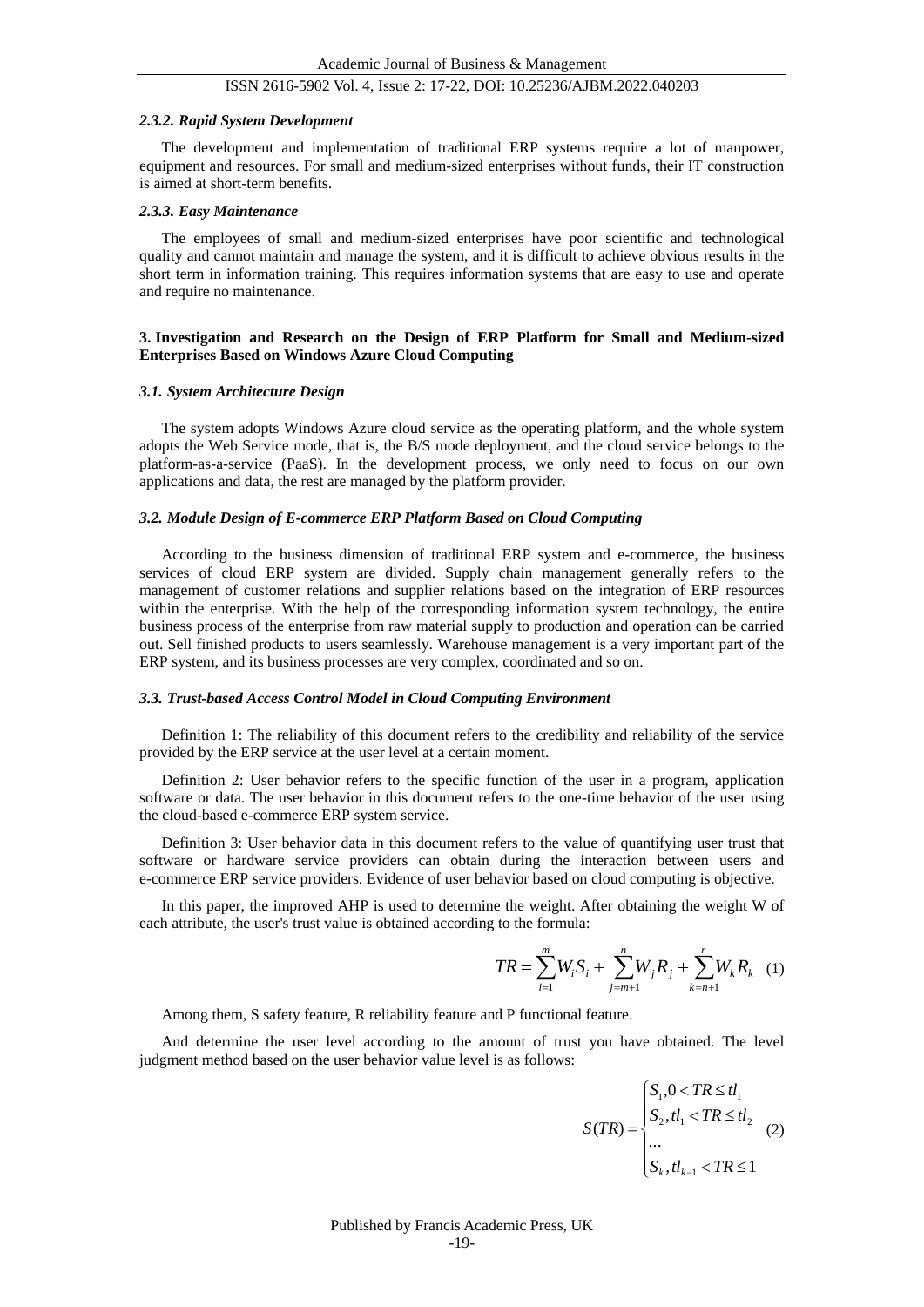According to the decision-making method, the user level is taken, and the corresponding authorization is given to the user according to the user level.

# **4. Analysis and Research on the Design of ERP Platform for Small and Medium-sized Enterprises Based on Windows Azure Cloud Computing**

### *4.1. Implementation of ERP Platform*

The presentation layer mainly implements the appearance of the interface and the interaction with the user. User experience is the most important aspect of the presentation level, including the appearance of the interface, the friendliness of the operation, the fault tolerance mechanism and the smoothness of the operation. The presentation layer home page is written in a coding language such as HTML5 and referenced in a jQuery box.

The front-end interface needs to interact with the back-end frequently, using jQuery's built-in Ajax interface to pass values. The home page of this system mainly interacts with the background .ashx universal editing program file, is shown in Figure 1.



*Figure 1: Front-end and back-end data interaction*

Here, the process of generating data in the background, storing and processing data in the foreground is used to illustrate the realization of the logical business layer. The report is generated in the default table DataTable table, and the temporary table is automatically generated every time the Layer calls the class concrete class. After the Layer interface calls the DataTable, it can be directly displayed in the traffic component or other visual data components of the Layer interface.

If Echarts consumes data, the data in the DataTable needs to be saved into a single array and moved forward for consumption by Echarts components. If you want to use the Excel view to save and record the data in the DataTable to the Excel area, you can directly call the DataTable to record through the interface.

The program introduces the SqlHelper public data service class at the data access level, and the data set is placed in Web.config, which is convenient for later deployment and maintenance. If the data server address changes, just use Notepad to switch in the Web.config file, no code changes or compilations required. Web.config reads data addresses, usernames, passwords and other information.

## *4.2. ERP Platform Access Control*

The tests compared the ground control model with source of effects (RBAC) to the input control model proposed in this paper. The trust conversion model obtained by the same method is shown in Figure 2, where 1 represents the initial state, 2 represents the safe access time, 3 represents that unsafe access does not trigger the confidence review, and 4 represents low security. Access rights trigger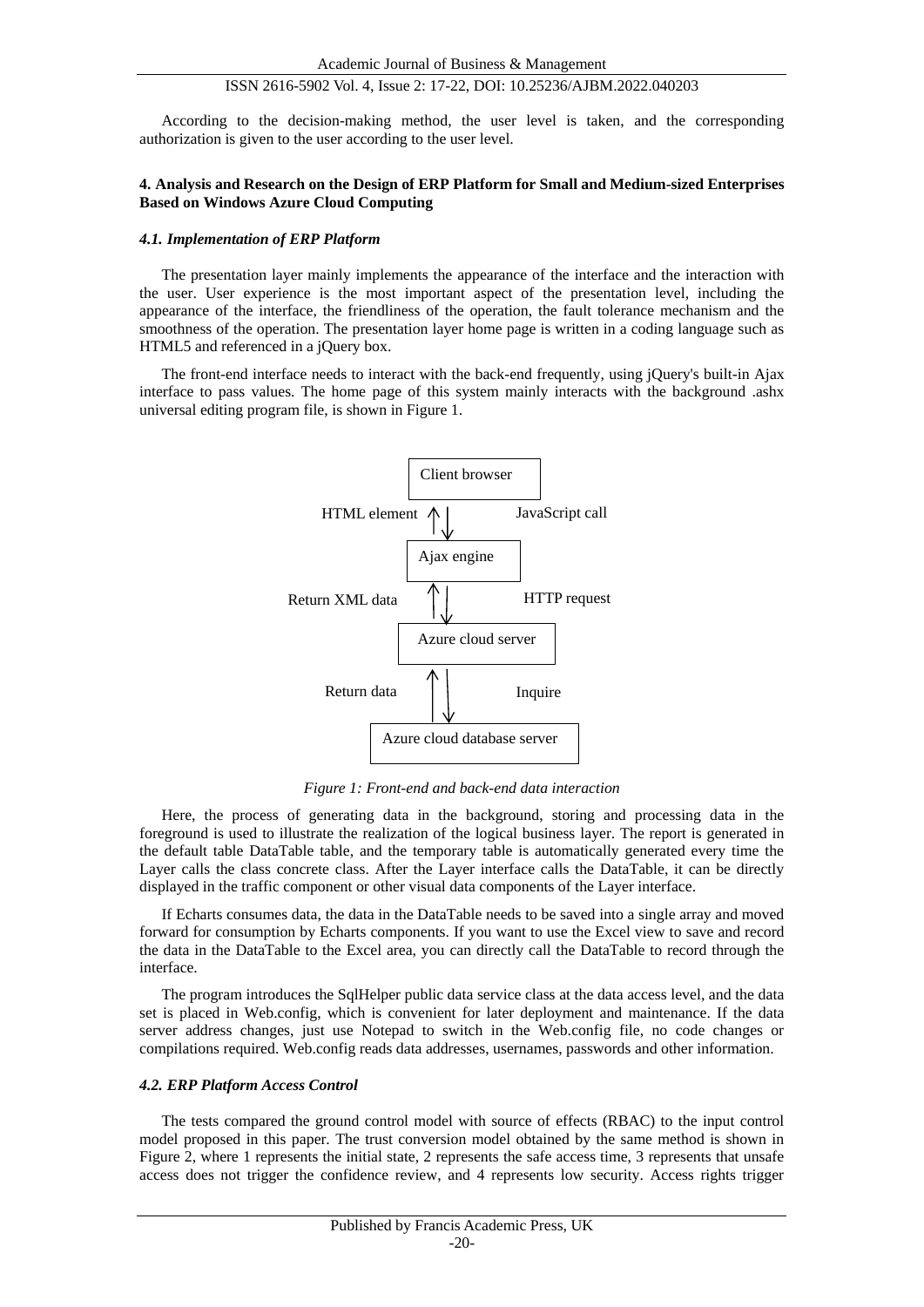reliable trust review, 5 means security entry triggers review review, Y-level rating:

|                                         | Role-based access | <b>Trust-Based Access</b> |
|-----------------------------------------|-------------------|---------------------------|
|                                         | control model     | <b>Control Model</b>      |
| Initial situation                       | 0.84              | 0.84                      |
| During safe visit                       | 0.84              | 0.84                      |
| Unsecured access does not trigger trust | 0.84              | 0.8                       |
| reassessment                            |                   |                           |
| Insecure access with small permissions  | 0.84              | 0.74                      |
| triggers trust re-evaluation            |                   |                           |
| Unsecured access with high privileges   | 0.84              | 0.66                      |
| triggers trust re-evaluation            |                   |                           |



*Figure 2: Comparison with role-based access control model*

During the secure login period, when the secure login is not reached, the user trust level will not change, as shown in Table 1. When the interface that leads to the trust level is reached, the user's trust value will change, and the user's permission value may change indirectly. Attributed to low-density security that has the least impact on reliability, unsecured high-gain access behavior has a large impact on reliability, which will lead to direct adjustment of user permissions. No personal adjustments have been made to this, so the trust value has not changed.

## **5. Conclusion**

With the changes of market competition and the increasingly fierce market competition, enterprises must promote the integration of ERP and e-commerce to achieve success. By analyzing the necessity and value of informatization, it points out the urgent needs of small and medium-sized enterprises for ERP systems, and the difficulties of ERP implementation caused by lack of funds and IT talents. It shows that the use of cloud computing to build ERP is the development trend of information construction of small and medium-sized enterprises in the future. The research topic of this paper is the research on the digital transformation strategy and path of ERP. Through the construction of ERP platform, the paper puts forward suggestions for improving the existing ERP system in my country.